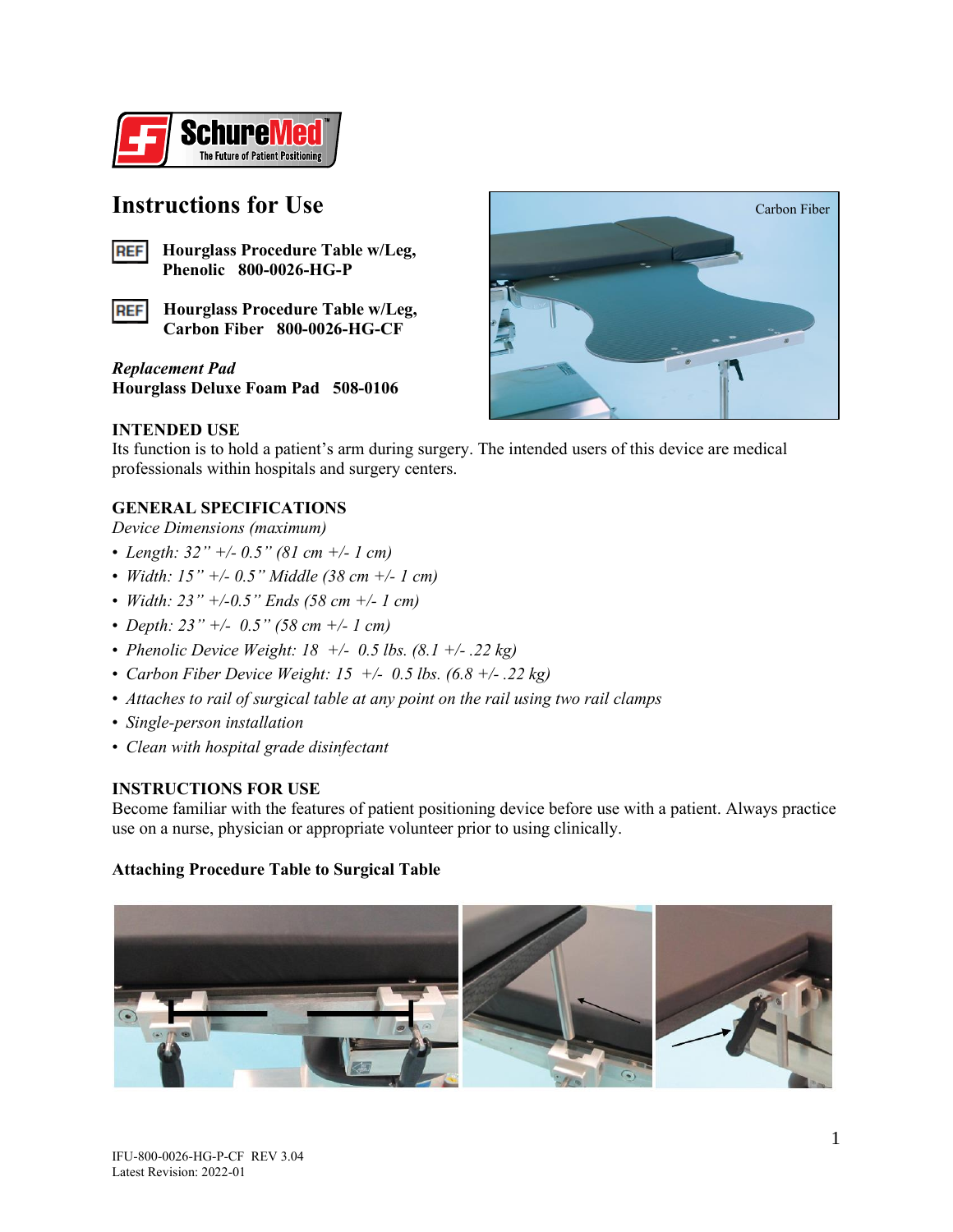- *1. Attach clamps (sold separately) to side rail and place them approximately 1' (31 cm) apart (as shown)*
- *2. Insert mounting rods into clamps*
- *3. Adjust procedure table so that it is level with surgical table pad. Secure table to accessory rail using clamp locking knobs*
- *4. Includes 1" (3 cm) pressure management pad*

### **Adjusting Table Leg**



**(1)** End Rail **• (2)** Adjustable Swivel Leg Locking Handle **• (3)** Adjustable Height Locking Handle

- *1. Swivel leg in 360° to obtain unlimited C-arm axis (See above)*
- *2. Loosen Adjustable Leg Handle (3) and extend leg until it sits firmly against floor then lock handle tight by turning it to the right*
- *3. End rail accommodates traction attachments*

### **COMPONENT OVERVIEW**

Hourglass Procedure Table w/Leg, Phenolic or Carbon Fiber, are surgical table extensions that attach to all rails.

### *Replacement Pad*

**508-0106** Hourglass Deluxe Foam Pad

### *Two Clamps Required: Choose Universal Clamp for US or Deluxe Rail Clamp for Outside US*

### **US – Universal Rail Clamp**

• *US: 0.374" x 1.122" (9.5 mm x 28.5 mm) PN# 800-0085* 

### **Outside US – Deluxe Rail Clamp**

- *Denyer: 0.236" x 1.496" (6 mm x 38 mm) PN# 800-0248-DEN*
- *Europe: 0.394" x 0.984" (10 mm x 25 mm ) PN# 800-0248-EU*
- *Eschmann (UK): 0.236" x 1.260" (6 mm x 32 mm) PN# 800-0248-UK*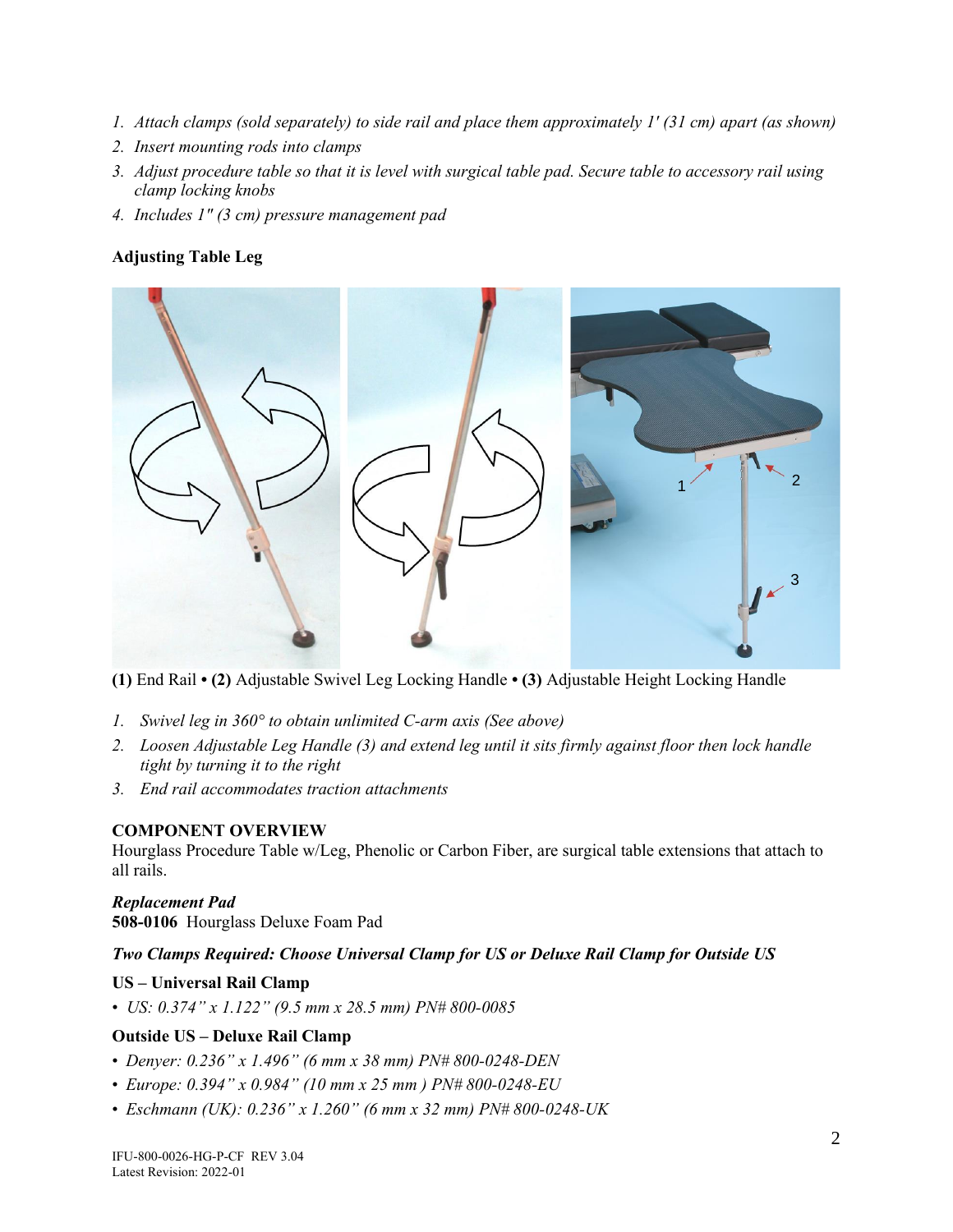- *Japan: 0.354" x 1.260" (9 mm x 32 mm ) PN# 800-0248-JPN*
- *Swiss: 0.394" x 1.181" (10 mm x 30 mm ) PN# 800-0248-SWISS*

### **GENERAL INFORMATION**

- *Product not made with Natural Rubber Latex*
- *Device supports 500 lb. (227 kg) proportional patient load (6'4" (193 cm) tall patient per 99% human body model)*
- *Product warranty covers product from manufacturing defects for period of 2 years*
- *If damaged in shipping, call Customer Service at (888) 724-8763 or (781) 982-7000 to obtain Return Material Authorization number. For product warranty issues, contact Customer Service.*
- *CE marked medical device according to MDR (EU) 2017/745*
- *Product is maintenance-free, check product condition before next use*
- *Life of device is 5 years under normal use*
- *Store device between -4°F to +86°F (-20°C to 30°C)*

### **DISPOSAL**

- *General - Prevent infection by cleaning and disinfecting product before disposal*
- *Packaging - Dispose packaging material via household waste according to national requirements*
- *SchureMed accepts back used or retired products - or dispose of product in accordance with national requirements*

# **PRODUCT USE WARNINGS WARNING!**

*Maximum load should not exceed appropriate proportion of a patient weighing 500 lbs. (227 kg). Use care with low-maximum load capacity surgical tables that accessory rails are not overloaded.* 

# **WARNING!**

*Hazard resulting from incorrect use. Strictly follow Instructions for Use with your Operating Table system.*

*WARNING! Do not reuse device if there are obvious signs of damage or functional issues. Consult manufacturer before reusing.*



*Adhere to standards for blood-borne pathogens from the Occupational Safety and Health Administration. Use recommended protective clothing, gloves, masks and eye protection to clean accessory*

### **CLEANING RECOMMENDATION**

*Follow current Association of periOperative Registered Nurses Journal Guidelines for proper cleaning and disinfection procedures.*